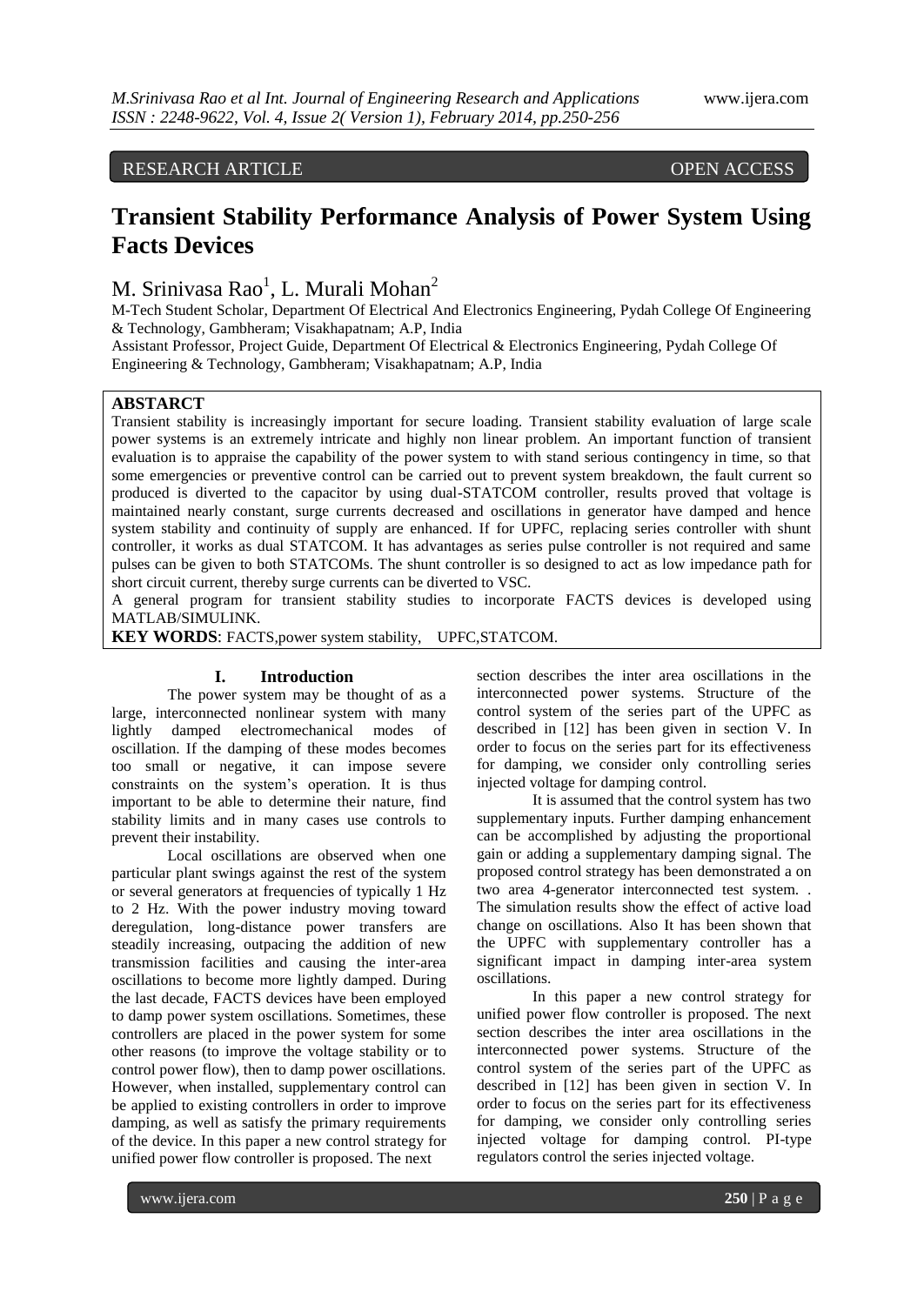#### **II. FACTS DEVICS**:

Flexible AC Transmission System (FACTS) is a new integrated concept based on power electronic switching converters and dynamic controllers to enhance the system utilization and power transfer capacity as well as the stability, security, reliability and power quality of AC system interconnections. Basic types of facts controllers are controlled and operated in a way that it balances the unbalanced voltages, involving transfer of energy between phases.

#### *1. Objective of the Shunt Controllers*

Shunt controllers are similar to the series controllers with the difference being that they inject current into the system at the point where they are connected. Variable shunt impedance connected to a line causes a variable current flow by injecting a current into the system. If the injected current is in phase quadrature with the line voltage, the controller adjusts reactive power while if the current is not in phase quadrature, the controller adjusts real power. Examples of such systems are Static Synchronous Generator (SSG), Static Var Compensator (SVC). They can be used as a good way to control the voltage in and around the point of connection by injecting active or reactive current into the system.

#### **2.** *Objective of the Combined Series-Series Controllers*

A combined series-series controller may have two configurations. One configuration consists of series controllers operating in a coordinated manner in a multiline transmission system. The other configuration provides independent reactive power control for each line of a multiline transmission system and, at the same time, facilitates real power transfer through the power link. An example of this type of controller is the Interline Power Flow Controller (IPFC), which helps in balancing both the real and reactive power flows on the lines.

#### *3. Objective of Combined Series-Shunt Controllers*

A combined series-shunt controller may have two configurations, one being two separate series and shunt controllers that operate in a coordinated manner and the other one being interconnected series and shunt components. In each configuration, the shunt component injects a current into the system while the series component injects a series voltage. When these two elements are unified, a real power can be exchanged between them via the power link. Examples of such controllers are UPFC and Thyristor-Controlled Phase-Shifting Transformer (TCPST). These make use of the advantages of both series and shunt controllers and, hence, facilitate

effective and independent power/current flow and line voltage control.

## **III. INFLUENCE OF INERTIA COEFFICIENT ON INTERAREA OSCILLATIONS**

**A. Inter-area Oscillations** A problem of interest in the power system is the mitigation of inter-area oscillations that often arise between areas in a large interconnecting power network [13],[14]. These oscillations are due to the dynamics of inter-area power transfer and often exhibit poor damping when the aggregate power transfer over a corridor is high relative to the transmission strength [15],[16]. The oscillation of one or more generators associated with groups of generators in different areas oscillating against each other is called inter-area modes. The frequencies of the oscillations depend on the strength of the system and on the moment of inertia of the generator rotors. These frequencies are in the range of 0.1-1.0Hz, in most practical system. The inter-area oscillation limits the amount of power transfer on the tie-lines between the regions containing the groups of coherent generators.

**B. Generator Equations** The dynamic behaviour of generators within a power system is of fundamental importance to the overall quality of the power supply. the mechanical equations of a rotating machine are very well established and they are based on the swing equations of the rotating inertia. Generator dynamics is described by [17]. where M is the inertia coefficient; D is the damping coefficient; *Pm* is the mechanical power;  $Pg$  is the electrical real power;  $\delta$ is the rotor angle and  $\Delta \omega = d\delta dt$  is the rotor speed deviation. The swing equation relates the machine's rotor torque angle to the accelerating torque, which is the difference between the shaft torque and electromechanical torque. When there is an equilibrium between the mechanical shaft and braking electrical torques, the shaft speed will be constant. Any imbalances between the torques will cause the acceleration or deceleration of the machine according to the lows of motion of a rotating body [17].

$$
M\frac{d\Delta\omega}{dt} = P_m - P_g(\delta) - D\frac{d\delta}{dt}
$$
 (1)

where M is the inertia coefficient; D is the damping coefficient; *Pm* is the mechanical power; *Pg* is the electrical real power;  $\delta$  is the rotor angle and  $\Delta \omega = d\delta$ *dt* is the rotor speed deviation. The swing equation relates the machine's rotor torque angle to the accelerating torque, which is the difference between the shaft torque and electromechanical torque. When there is an equilibrium between the mechanical shaft and braking electrical torques, the shaft speed will be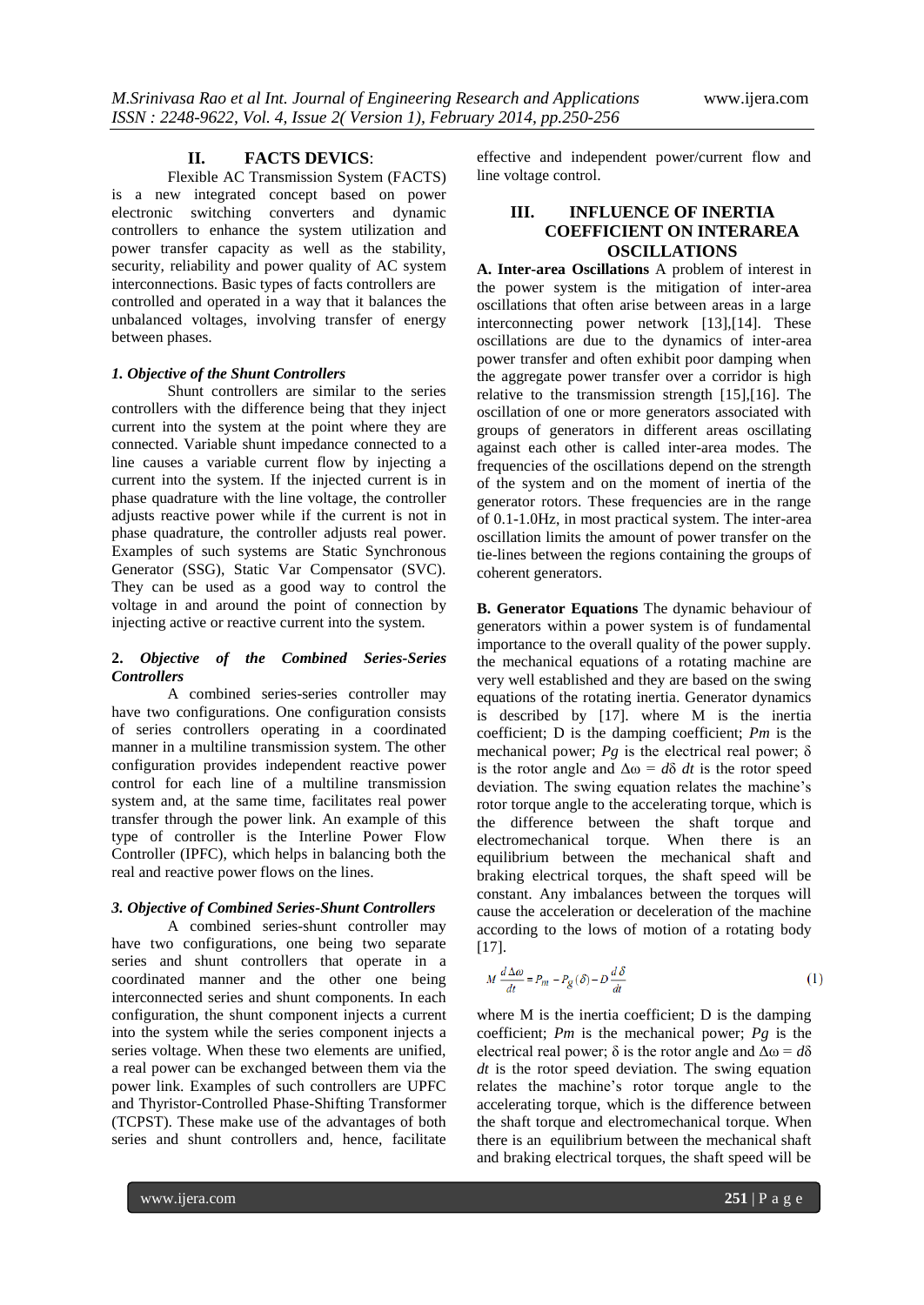constant. Any imbalances between the torques will cause the acceleration or deceleration of the machine according to the laws of motion of a rotating body.

$$
T_{acc} = J \frac{d^2 \delta_m}{dt^2} = T_{mech} - T_{elec}
$$
 (2)

where

*Tacc* : Accelerating torque.

*J* : Combine moment of inertia of the generator and turbine.

δ*m* : Mechanical torque angle of the rotor.

*t* : time.

*Tmech* : Mechanical torque.

*Telec* : Electrical torque.

An increasing in the machine inertia constant decreases both the natural frequency and the damping ratio. Therefore the synchronous generators with small coefficient of inertia are preferred for large interconnected power systems.

#### **IV. Modeling of STATCOM controller:**

The controller for STATCOM is shown in fig1. The voltage and current are referred from area2 generator represented with Vabc and Iabc. With these parameters, real and reactive powers are calculated. These power system is controlled independently by using transfer functions to derive direct and quadrature axis voltages. These direct axis voltage

can control real power and quadrature axis will control the reactive power flow from STATCOM. The two phase voltages are converted into three phase (dq -abc) voltages and this reference voltage is fed to PWM converter to generate pulses to STATCOM. This controls the direction of current flow from STATCOM to system or vice-versa based on difference in voltage magnitude at reference point at STATCOM DC voltage. If at reference point, voltage is higher, current will flow to STATCOM and when at reference point are low, current flows from STATCOM. The voltage at reference point can be high due to Ferranti effect or sudden load throw off, lightning and voltage may decrease due to heavy loading or due to faults. The aim of STATCOM is maintain constant voltage magnitude at reference point, minimise inter-area oscillations and to enhance stability and reliability. The results are compared without STATCOM and with STATCOM for the circuit shown figure2 and figure 3. A three phase to ground fault occurs at 0.1 seconds and clears naturally at 0.2 seconds with fault resistance of 1mJ respectively between phases and ground. Three winding transformers are used; primary winding is connected to area1, secondary winding is connected to area2 and tertiary winding is connected to STATCOM1.

Similarly it is done to STATCOM2. The transformer voltages on area1 and area2 are 230kV and on STATCOM side is 20kV. A capacitor of1mF is connected common to both sides of IGBT based voltage source inverter.200Amps, when fault occurred; voltage became nearly zero in area1, where as in area2, it is 0.5kV and current was500Amps. When STATCOM is placed as it injects voltage and current as shown in . It can clearly be seen that fault current has mitigated and voltage on both sides are compensated by VSC. The voltage sag is less than 10% and current is almost uniform. There will be sub-transient and transient current waveforms with STATCOM controller.The Generator stator voltage (quadrature and direct axis) are in per unit (pu) and pu rotor speed is without STATCOM and for area 1 and in area 2 with STATCOM. The stator quadrature voltage for generator1 in area1 has decreased to 0.75p.u from 1p.u. during this transient time. With STATCOM, the quadrature and direct axis voltages are at equilibrium during and after fault.The stator output current in per unit quantities are with out and with STATCOM for area1 andarea2 generators. During equilibrium, stator output current is 0.5A; during transient is 3.6pu amps on area1 and 2.4pu on area2 without STATCOM. With placement of STATCOM, stator current is almost constant. The sub-transient and transient current can be reduced by taking a capacitor on VSC less than 3000uF. But it is not fully capable of mitigating oscillations caused due to such huge transients. In this analysis, the capacitor is 10000uF with 10kV rating. DC voltage across the capacitor bank at Voltage Source Converter (VSC-STATCOM). The voltage is nearly 8000V dc during normal conditions. When fault occurred at 0.1s, it has decreased to 7000V. This stored capacitor voltage is used to compensate the voltage on the source sides of area 1 and 2. Hence voltage is compensated .as

The damping's are very high without STATCOM, but is very less with it. The ripples formed are due to the fact that STATCOM capacitor is taking time to reach steady state.



Fig1 matlab/simulink implementation of STATCOM controller.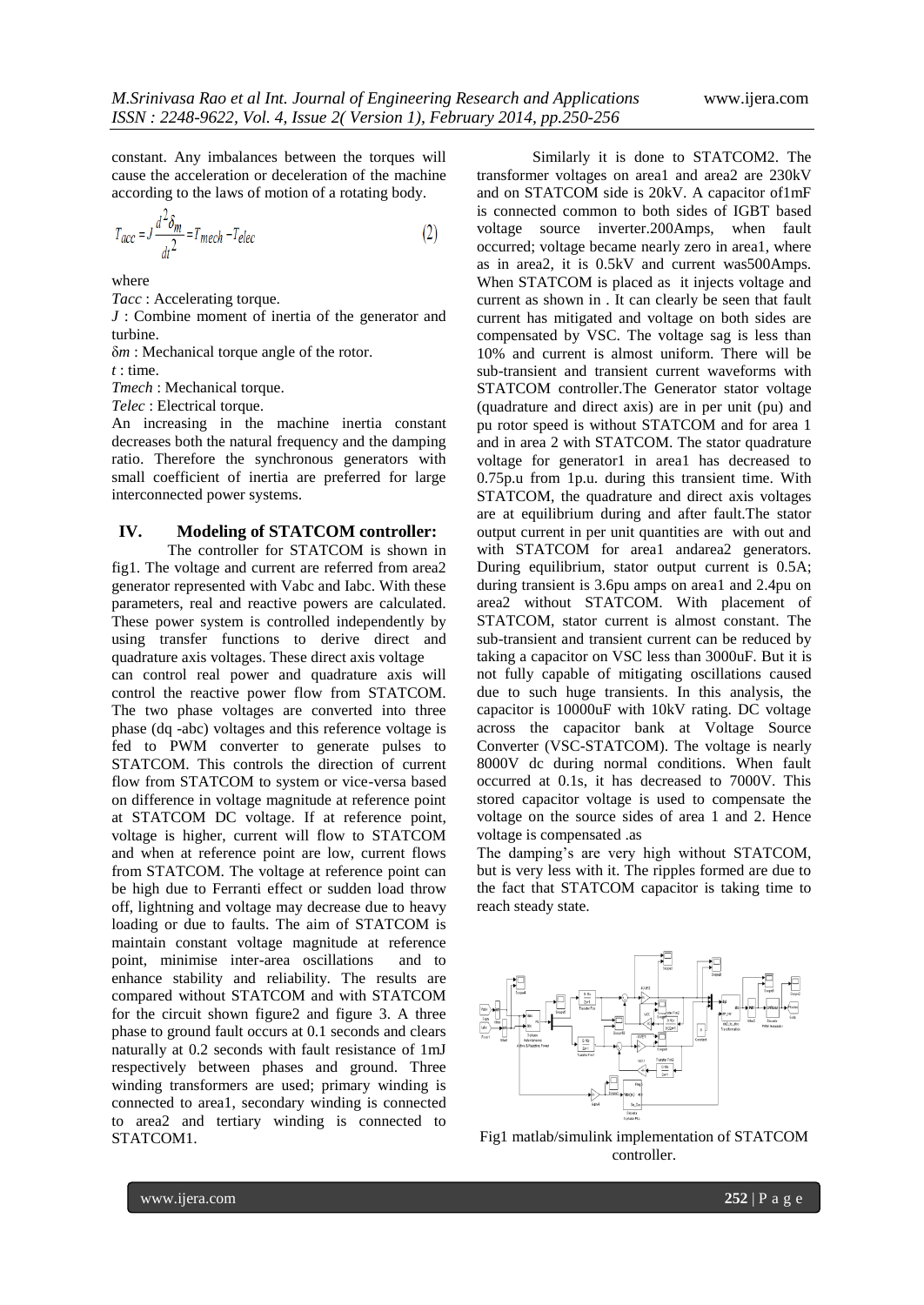#### **V. MATLAB MODELEING AND SIMULATION RESULTS**



Fig.2 Matlab/Simulink power system analysis without compensation

The fig2 shows the power system with pi network transmission lines connected to three phase transformers at section A and section B which are inter connected to two sources and a three phase fault is produced in the interconnected system and here the simulation is carried out without any compensation to the power system under fault conditions,this is done to analyse the performance characteristics of power system under fault conditions.



Fig3 Matlab/Simulink of Proposed power system analysis with compensation

Fig.2 and Fig3 shows the Matlab/Simulink Models of power system analysis with out compensation circuit and with compensation circuit, along with control circuit. The power circuit as well as control system are modeled using Power System Block set and Simulink. A synchronous machine of 13.8kv 200MVA is connected to a transmission line.

The source of 10000MVA 230KV source block is connected to the same transmission line which is in pi connected, which are connected to a three phase tranformers. PWM voltage source inverter circuits and a DC capacitor connected at its DC bus. An IGBT-based PWM inverter is implemented using Universal bridge block from Power Electronics subset of PSB. Snubber circuits are connected in parallel with each IGBT for protection.

Here simulation is carried out for the power system without compensation and system with compensation technique.

Rotor speed in pu



Fig4 simulation result of rotor speed in pu

Here the fig4 shows the rotor speed  $w_m$  in pu Stator current in pu



Fig5 simulation result of stator current in pu

The fig5 shows the stator current of synchronous machine Va in pu



Fig6 simulation result of voltage va in pu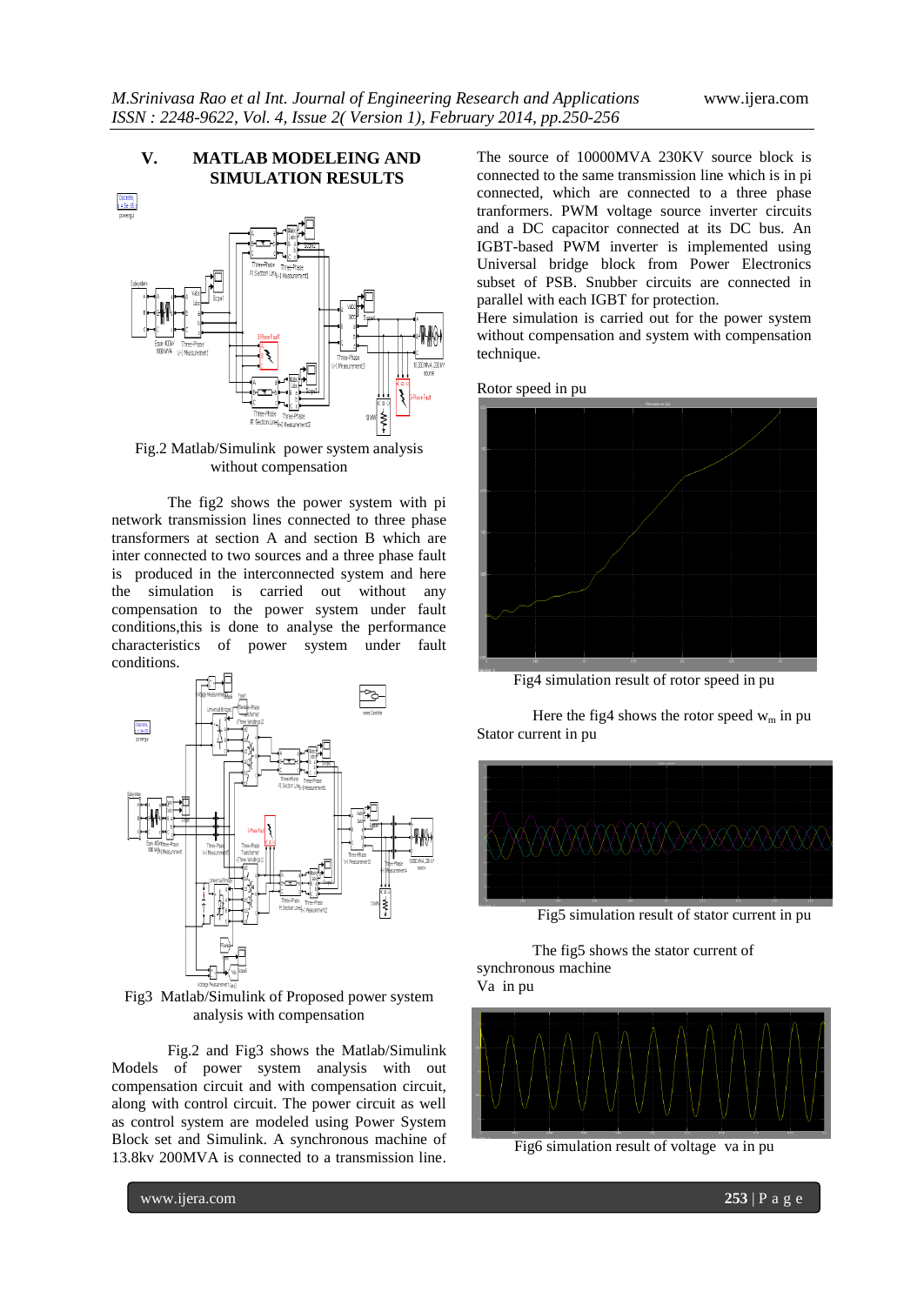

generator

The fig7 shows the voltage and current measurement of generator (13.8kv,200MVA) without compensation

Scope2 section A



Fig8 simulation result of section A pi network transmission line

The fig8 shows the voltage and current measurement of section A transmission line without compensation under 3 phase fault condition



Fig9 simulation result of section pi network transmission line

The fig9 shows the voltage and current measurent of section transmission line without compensation under 3 phase fault condition.



Fig10 simulation result of source voltage and current of source 10000MVA 230KV

The fig 10 shows the voltage and current measurement of source of 10000MVA 230 KV without compensation under 3 phase fault condition.





Fig11 simulation result of rotor speed in pu after compensation





Fig12 simulation result of stator current in pu after compensation

The fig 12 shows the simulation result of stator current here the current waveform got balanced and improved whwn compared to the result without compensation

www.ijera.com **254** | P a g e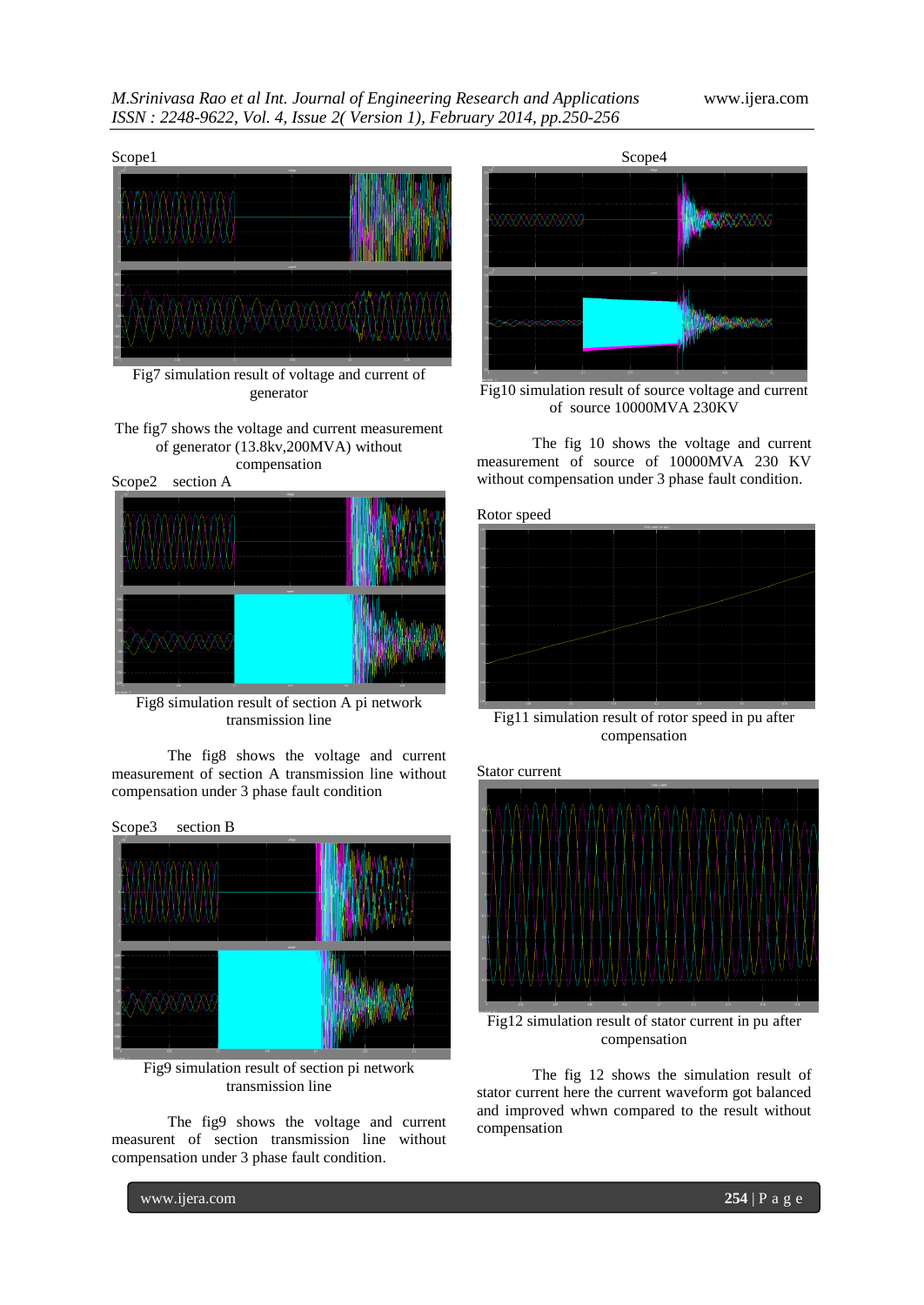

Fig 13 simulation result of voltage pu



Fig 14 simulation result of voltage in pu



Fig15 simulation result of voltage and current of generator with compensation

The fig15 shows the voltage and current measurement of generator(13.8kv,200MVA) with compensation the voltage and current waveforms has improved without any dampings under 3 phase fault condition.





Fig16 simulation result of section A pi network transmission line

The fig16 shows the voltage and current measurement of section A transmission line with compensation under 3 phase fault condition the voltage and current has improved after compensation

Scope3 section B





The fig17 shows the voltage and current measurement of section B transmission line with compensation under 3 phase fault condition the voltage and current has improved after compensation

Scope4



Fig18 simulation result of source voltage and current of source 10000MVA 230KV

Fig18 shows the voltage and current measurement of source of 10000MVA 230 KV with compensation under 3 phase fault condition the voltage and current waveforms are improved and balanced by compensating.

## **VI. CONCLUSION AND FUTURE SCOPE**

This paper has demonstrated how important it is for a large electrical system to have a well designed FACTS device so that the system can operate. If a severe three phase to ground fault occur in the midpoint of the system, voltage in area1 and area2 has dropped to zero and the current has drastically increased, results in large oscillations in generator real power without any controller. It can be observed with STATCOM, these oscillations in real power during such transients were mitigated. The